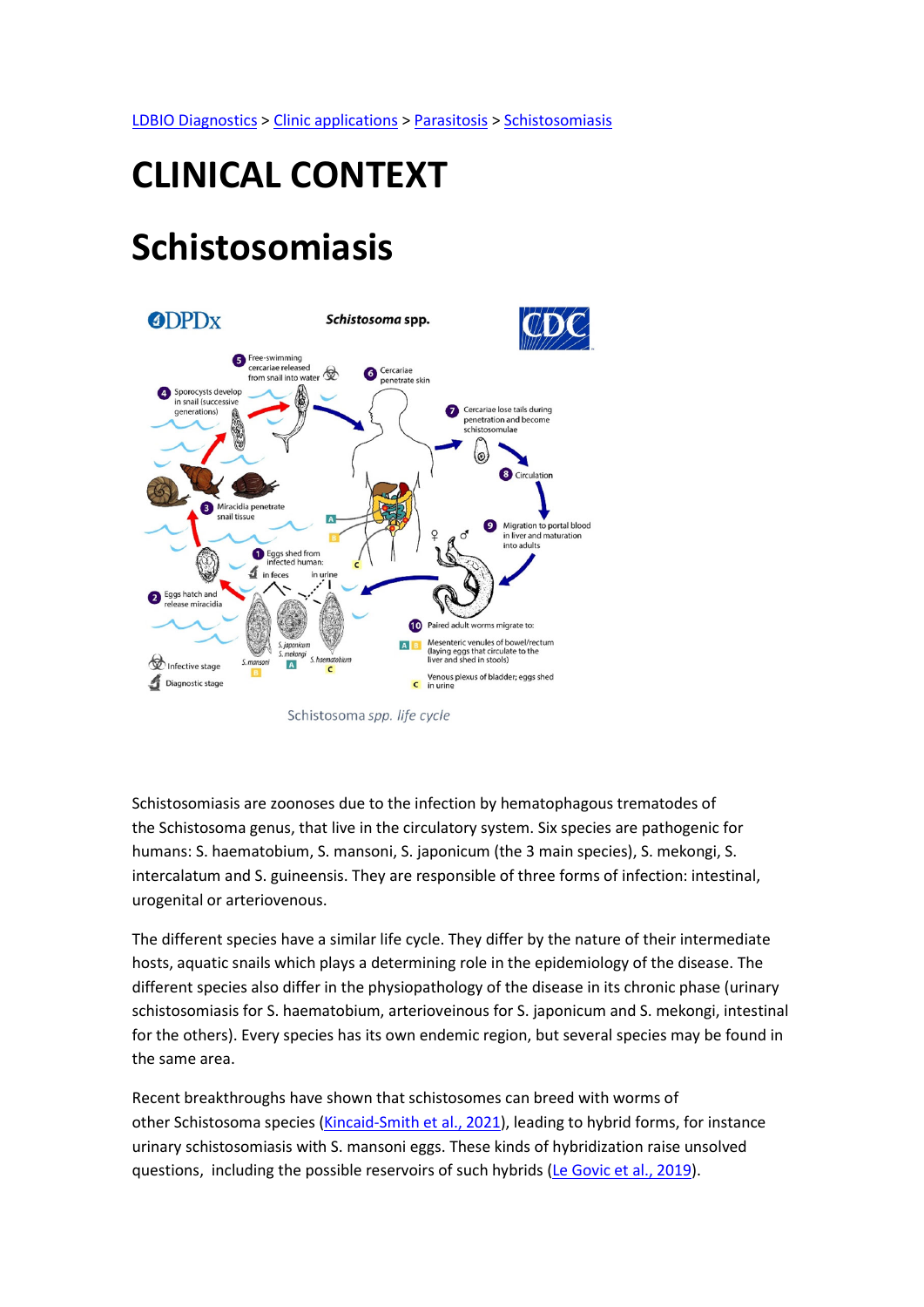After an asexual cycle of the parasite in the snail, humans (definitive host) are infected by transcutaneous penetration of the parasite. The free-ranging infective larva (furcocercariae) enters its host during a bath in freshwater (agricultural work, ablutions…). Adult forms migrate in the veins of their hosts, where the reproduction takes place. Each specie has a specific tropism for certain veins that determines if eggs are released in feces or urine. They hatch in water to liberate the ciliated myracidiae form which infects the snail (Colley et al., 2014).

The first stage of infestation is the cutaneous penetration of the worms, which can induce a local rash called cercarian dermatitis. After several weeks occurs the invasion phase for a couple weeks (toxemia, acute schistosomiasis, Katayama fever) before the chronic phase (location varies according to the species). Clinical signs and prognosis are highly variable depending on the parasite, the individual host and the contamination conditions (massive or progressive, iterative, chronical…). It has recently been shown a higher risk of co-infection with HIV for urogenital schistosomiasis with S. haematobium (LoVerde, 2019).

The WHO estimates that 230 million people present the symptoms of the infection, and that 800 other millions are at risk. Endemic in 74 countries (Subsaharian Africa (92% of cases), oriental Mediterranea, Asia, Latin America and Caribbean), schistosomiasis are more and more often diagnosed worldwide because of migratory flows and tourism (WHO, 2020).

Since 2011, southern Europe is facing reemerging cases of schistosomiases, despite the fact that the parasite was considered eradicated in this region. First cases would be of Corsican origin, due to a new hybrid species between S. haematobium and S. bovis (which is not pathogenic for humans). These recent findings lead to several publications, and are closely followed by health organizations (Moné et al., 2015, Boissier et al., 2015, Holtfreter et al., 2014).

Diagnosis relies on epidemiology, clinical signs, direct parasitology (eggs research in urine or feces, or rectal biopsy depending on the species), imaging (ultrasonography), biological data, antigen research or serology.

Indirect immunofluorescence, indirect haemagglutination and ELISA are the most common techniques. Using natural antigens more or less purified, these techniques can lack sensitivity and specificity (Gray et al., 2011).

#### SCIENTIFIC REFERENCES

Beltrame A, Guerriero M, Angheben A, Gobbi F, Requena-Mendez A, Zammarchi L, et al. Accuracy of parasitological and immunological tests for the screening of human schistosomiasis in immigrants and refugees from African countries: An approach with Latent Class Analysis. 2017 Jun; PLoS Negl Trop Dis 11(6):e0005593.

Berry A, Fillaux J, Martin-Blondel G, Boissier J, Iriart X, Marchou B, et al. Evidence for a permanent presence of schistosomiasis in Corsica, France, 2015. 2016; Euro Surveill 21(1).

Bevilacqua N, Pane S, Vairo F, Nicastri E, Paglia MG, Ame SM, et al. Accuracy of indirect haemagglutination and western blot assays for the detection of anti-Schistosoma antibodies in non-severe febrile patients in two Tanzanian hospitals. 2012; Scand J Infect Dis 44(6):453-8.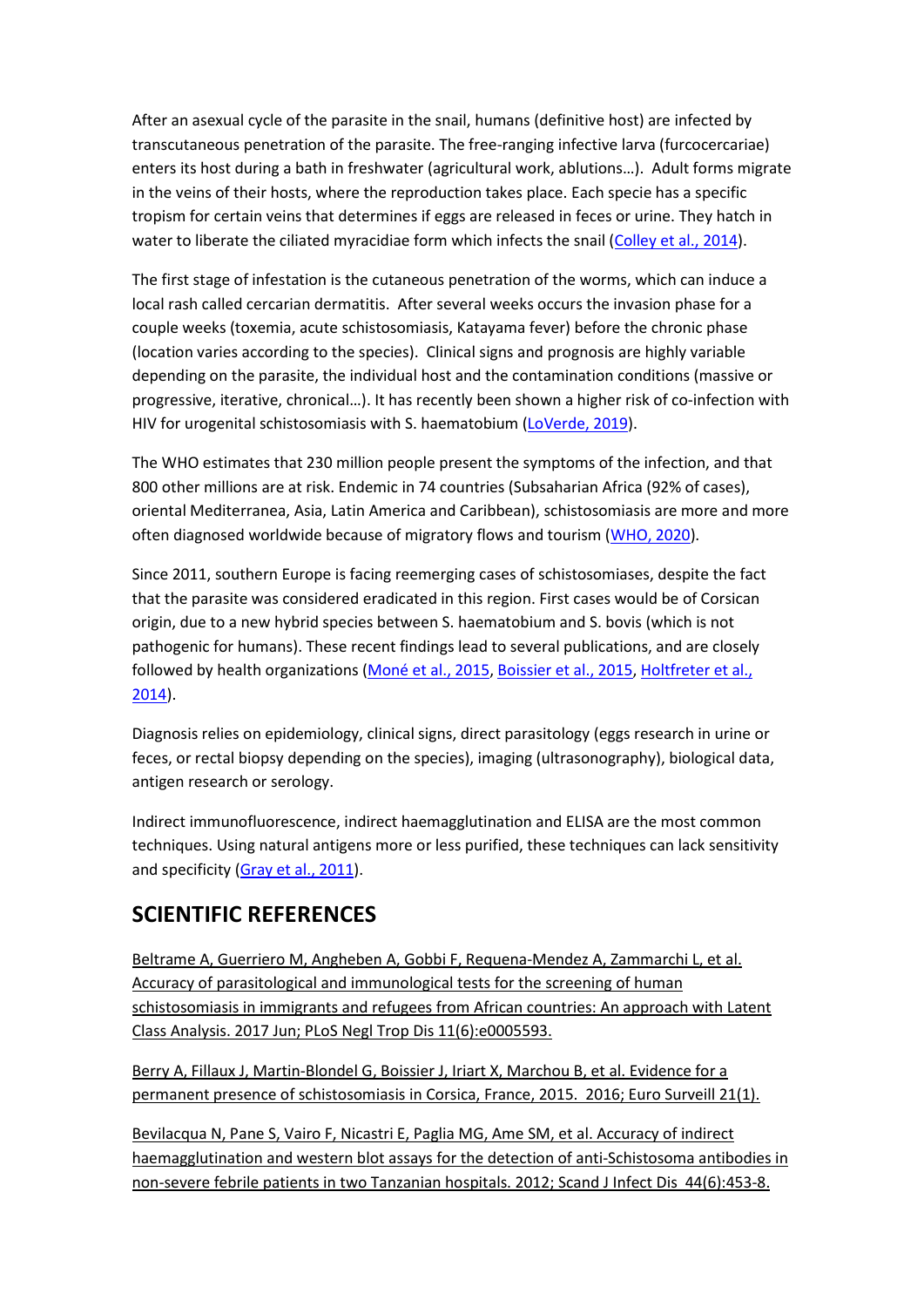Boissier J, Moné H, Mitta G, Bargues MD, Molyneux D, Mas-Coma S. Schistosomiasis Reaches Europe. 2015; Lancet Infect Dis 15 (7): 757-58.

Brunet J, Pfaff AW, Hansmann Y, Grogorowicz G, Pesson B, Abou-Bacar A et al. An Unusual Case of Hematuria in a French Family Returning from Corsica. 2015; Int J Infect Dis 31: 59-60.

Cavalcanti MG, Silva LF, Peralta RHS, Barreto MGM, Peralta JM. Schistosomiasis in Areas of Low Endemicity: A New Era in Diagnosis. 2013; Trends Parasitol 29 (2): 75-82.

Colley DG, Bustinduy AL, Secor WE, King CH. Human Schistosomiasis., 2014; Lancet 383 (9936): 2253-64.

De Laval F, Savini H, Biance-Valero E, Simon F. Human Schistosomiasis: An Emerging Threat for Europe, 2014; Lancet 384 (9948): 1094-95.

European Centre for Disease Prevention and Control. Rapid risk assessment: Local transmission of Schistosoma haematobium in Corsica, France –16 May 2014. ECDC; 2014

Holtfreter, MC, Moné H, Müller-Stöver I, Mouahid G, Richter J. Schistosoma Haematobium Infections Acquired in Corsica, France, August 2013. 2014; Euro Surveill 19 (22).

Le Govic Y, Kincaid-Smith J, Allienne J-F, Rey O, de Gentile L, Boissier J. Schistosoma haematobium–Schistosoma mansoni Hybrid Parasite in Migrant Boy, France, 2017. 2019 Feb; Emerg Infect Dis, Vol 25, Number 2.

Moné H, Holtfreter MC, Allienne J-F, Mintsa-Nguéma R, Ibikounlé M, Boissier J, et al. Introgressive hybridizations of Schistosoma haematobium by Schistosoma bovis at the origin of the first case report of schistosomiasis in Corsica (France, Europe). 2015; Parasitol Res 114(11):4127-33.

Noormahomed EV, Nhacupe N, Mascaró-Lazcano C, Mauaie MN, Buene T, et al. A Cross-Sectional Serological Study of Cysticercosis, Schistosomiasis, Toxocariasis and Echinococcosis in HIV-1 Infected People in Beira, Mozambique. 2014; PLoS Negl Trop Dis 8(9): e3121.

Sulahian A, Garin YJF, Izri A, Verret C, Delaunay P, van Gool T, et al. Development and evaluation of a Western blot kit for diagnosis of schistosomiasis. 2005; Clin Diagn Lab Immunol 12(4):548–551.

Vellere I, Mangano VD, Cagno MC, Gobbi F, Ragusa A, Bartoloni A et al. Imported human Schistosoma japonicum: A report on two cases in Filipino migrants present in Italy and a systematic review of literature. 2019; Travel Med Inf Dis, 101496.

Wang W, Wang L, Liang YS. Susceptibility or Resistance of Praziquantel in Human Schistosomiasis: A Review. 2012; Parasitol Res 111(5):1871-77.